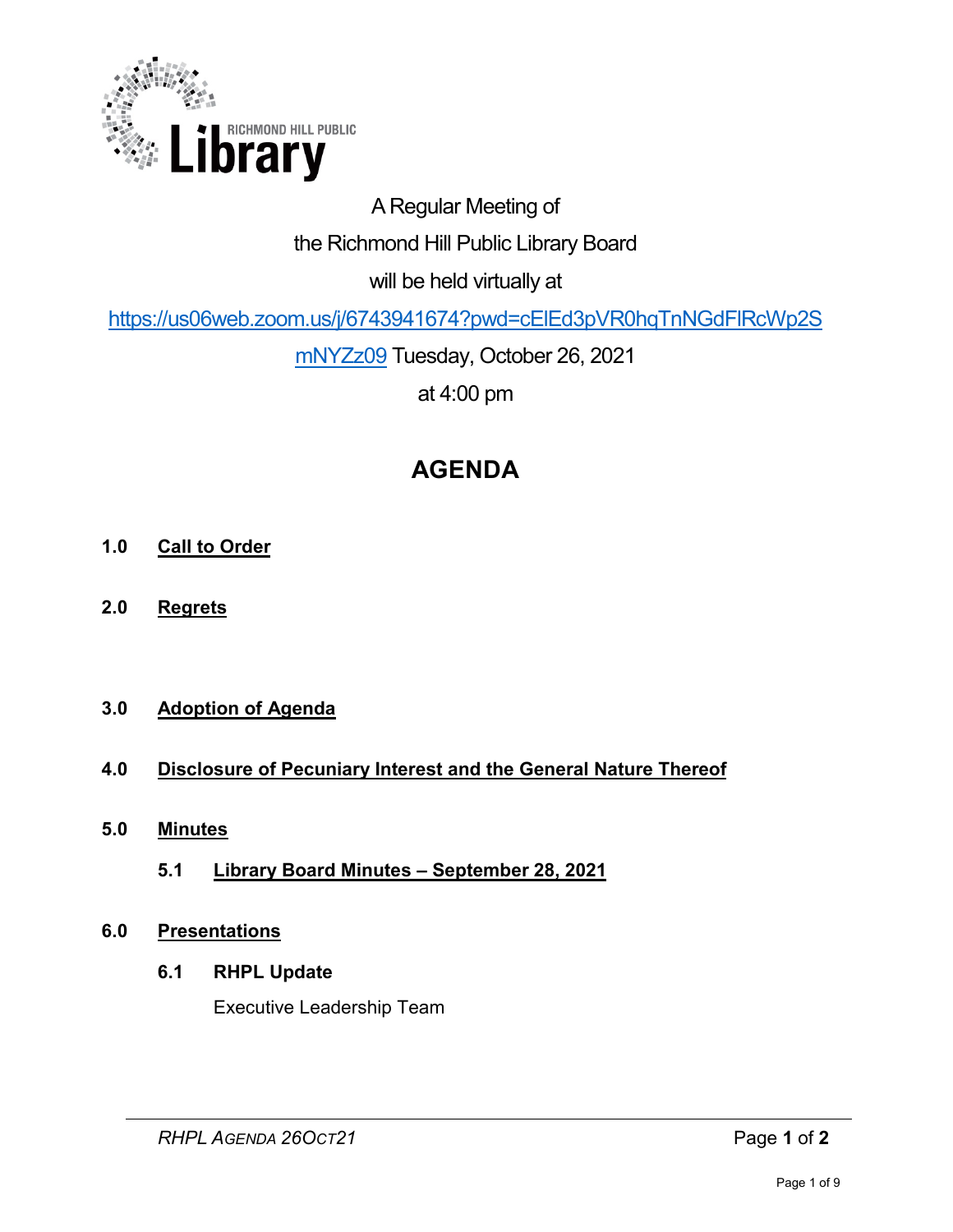## **7.0 Reports**

Accessible documents can be accessed through the [RHPL website > Your](https://www.rhpl.ca/your-library/about-us/library-board)  Library [> About Us > Library Board](https://www.rhpl.ca/your-library/about-us/library-board)

## **7.1 Board Composition Feedback for City Clerk Report SRLIB21.22**

#### **8.0 New Business**

#### **9.0 Member Announcements**

#### **10.0 Date of Next Meetings**

The next Regular Meeting of the Library Board will be held on: **Tuesday, January 25, 2022 @ 4:00 p.m.** virtually using video-teleconferencing technology**.** 

*Please advise Darren Solomon and Susan Quinn of regrets for attendance, by noon of the day of the meeting at e-mail: dsolomon@rhpl.ca and squinn@rhpl.ca*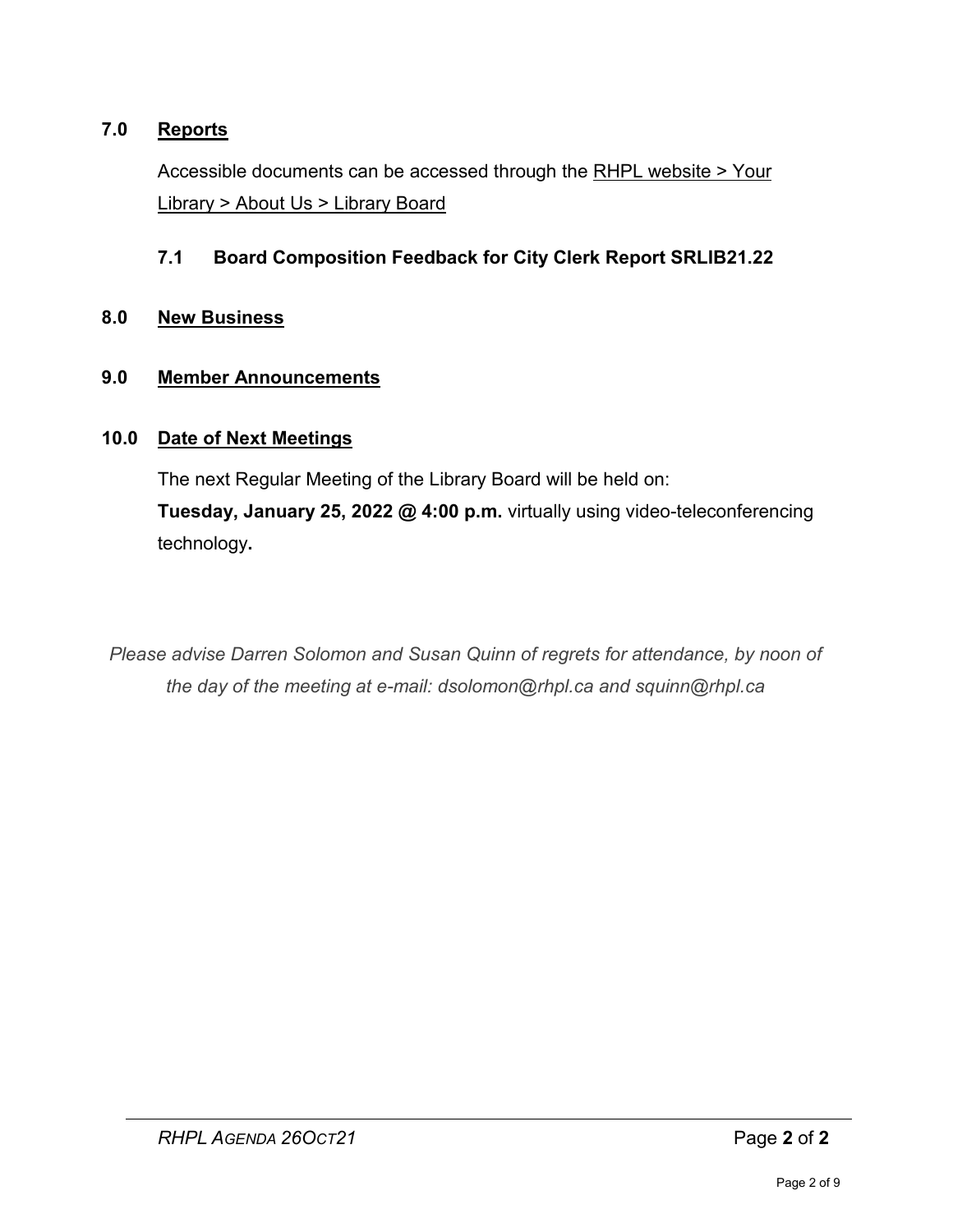**Agenda Item 5.1** 



The Richmond Hill Public Library Board Tuesday, September 28, 2021

# **MINUTES**

The Richmond Hill Public Library Board held a regular meeting on Tuesday, September 28, 2021 virtually using video-teleconferencing technology.

| <b>Present:</b> | <b>Councillor Greg Beros, Chair</b>                                      |
|-----------------|--------------------------------------------------------------------------|
|                 | <b>Stephen Chait</b>                                                     |
|                 | Regional and Local Councillor Joe DiPaola                                |
|                 | <b>Councillor Tom Muench</b>                                             |
|                 | Regional and Local Councillor Carmine Perrelli                           |
|                 | Rona Wang                                                                |
| Staff:          | Darren Solomon, Chief Executive Officer                                  |
|                 | Catherine Charles, Director, Collecions and Program Development          |
|                 | Robin Fribance, Executive Manager, Experience & Strategy                 |
|                 | Stephen M. A. Huycke, Director, Legislative Services/City Clerk, City of |
|                 | <b>Richmond Hill</b>                                                     |
|                 | <b>Strategic Plan Task Force Members:</b>                                |
|                 | Michelle Splitter, Karen Wales, Michelle Weinberg, Len Wong, Leah Fiori, |
|                 | <b>Kim Maddinand Lisa Ronald</b>                                         |
|                 | <b>Susan Quinn, Executive Administration Coordinator</b>                 |

# **1.0 Call to Order**

The Chair called the meeting to order at 4:02 p.m.

*RHPL BOARD DRAFT MINUTES 28SEP21 PAGE 1 OF 5*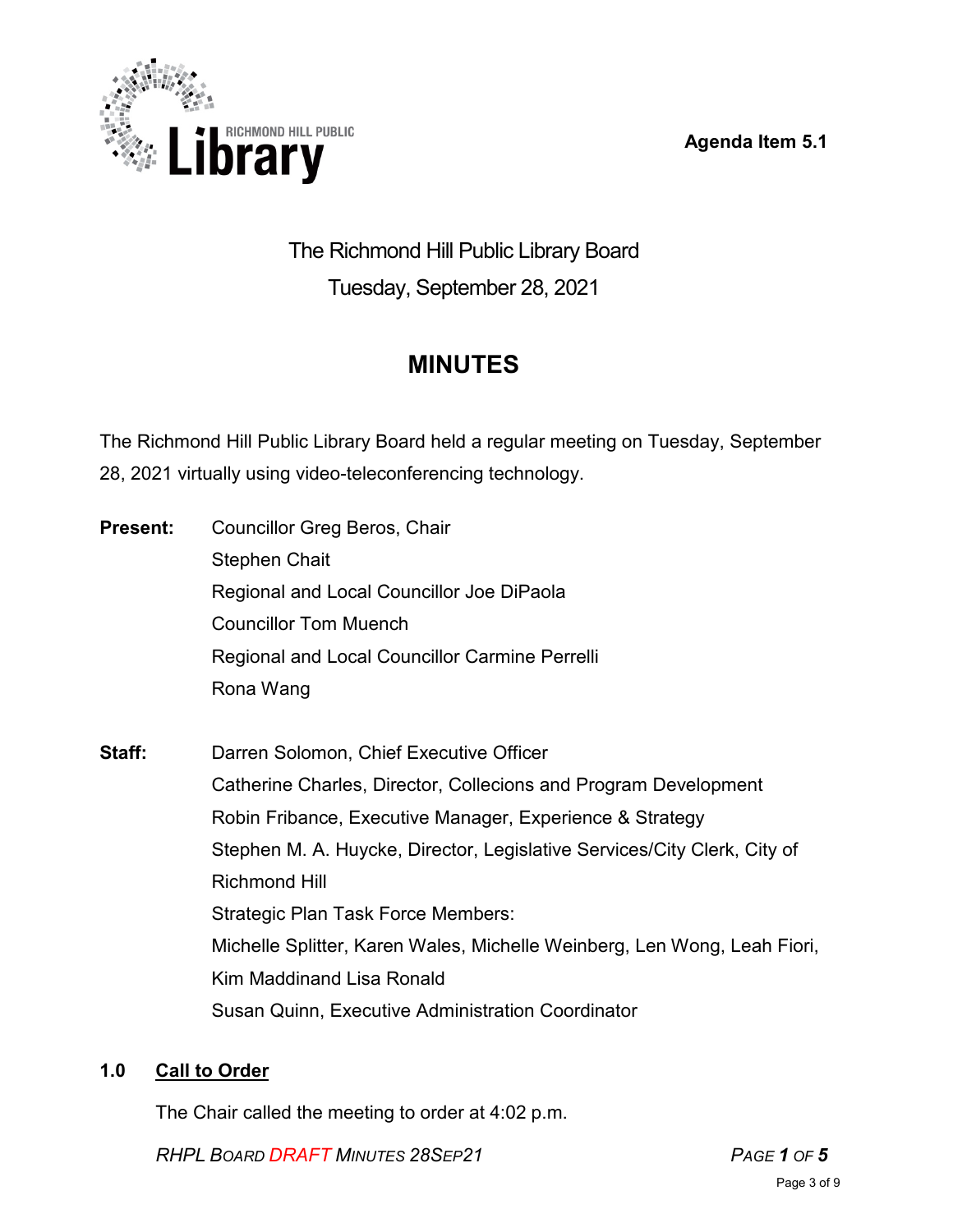## **2.0 Regrets**

Frank DiPede Mahnaz Shahbazi

## **3.0 Adoption of Agenda**

**Motion:** 

21:56

## **Moved By:**

Regional and Local Councillor C. Perrelli

#### **Seconded by:**

Regional and Local Councillor J. DiPaola

**THAT** the Agenda of September 28, 2021 be adopted.

## **CARRIED UNANIMOUSLY**

## **4.0 Disclosure of Pecuniary Interest and the General Nature Thereof**

There were no disclosures of pecuniary interest.

#### **5.0 Minutes**

## **5.1 Library Board Minutes – September 2, 2021**

**Motion:**

21:57

## **Moved By:**

S. Chait

## **Seconded by:**

R. Wang

**THAT** the Minutes of September 2, 2021 be adopted

*RHPL BOARD DRAFT MINUTES 28SEP21 PAGE 2 OF 5*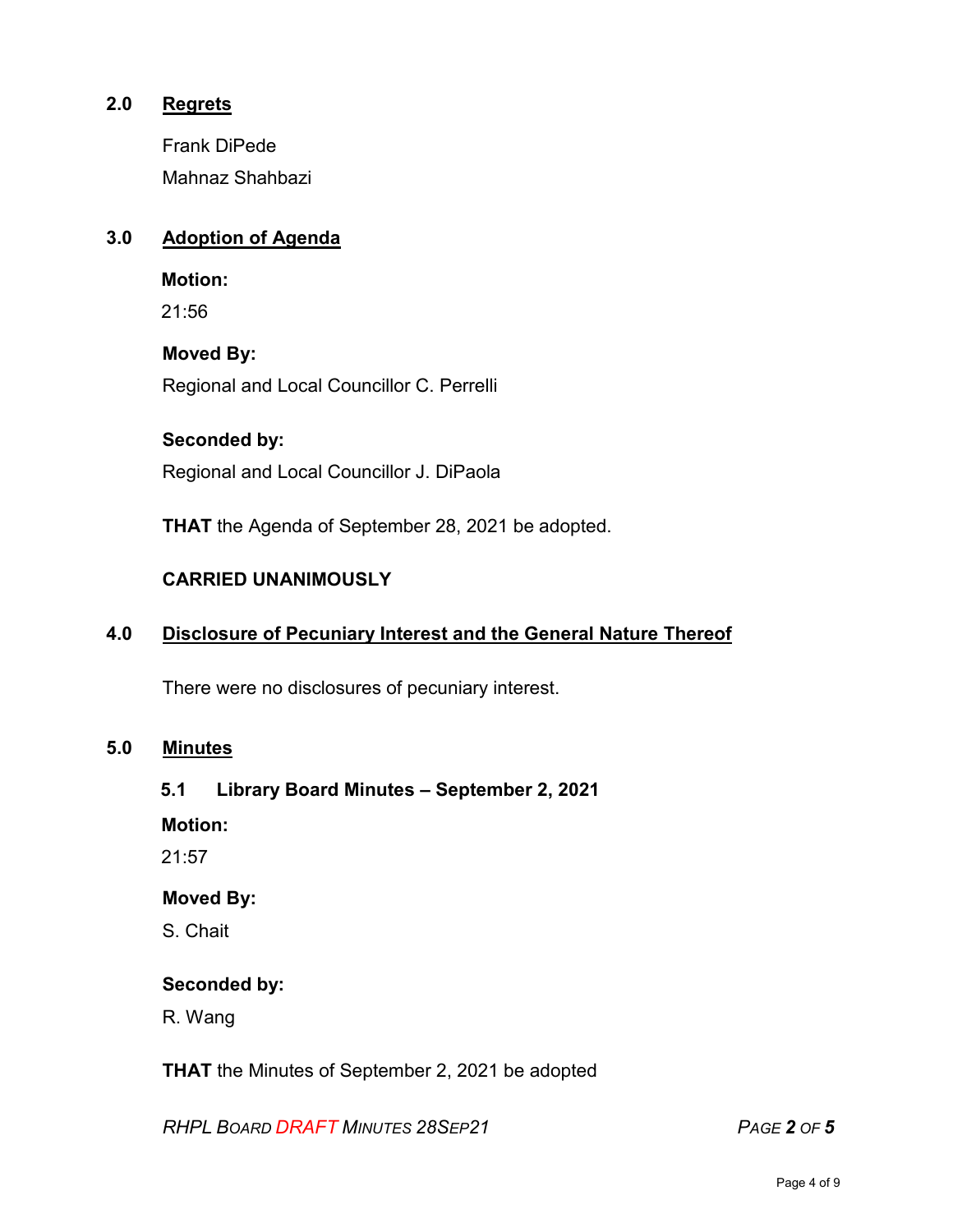## **CARRIED UNANIMOUSLY**

#### **6.0 Presentations**

#### **6.1 2021-25 Strategic Plan**

Robin Fribance, Executive Manager, Experience & Strategy RHPL Members of Strategic Planning Task Force

4:11 p.m. – Councillor T. Muench arrived to the meeting.

4:44 p.m. – Regional and Local Councillor J. DiPaola left the meeting.

## **7.0 Reports**

Accessible documents can be accessed through the [RHPL website > Your](https://www.rhpl.ca/your-library/about-us/library-board)  Library [> About Us > Library](https://www.rhpl.ca/your-library/about-us/library-board) Board

# **7.1 Richmond Hill Public Library Strategic Plan 2021-25 Report SRLIB21.21**

#### **Motion:**

21:58

#### **Moved by:**

Regional and Local Councillor C. Perrelli

#### **Seconded by:**

Councillor T. Muench

**THAT** the Library Board approve the Richmond Hill Public Library Strategic Plan 2021-25.

## **CARRIED UNANIMOUSLY**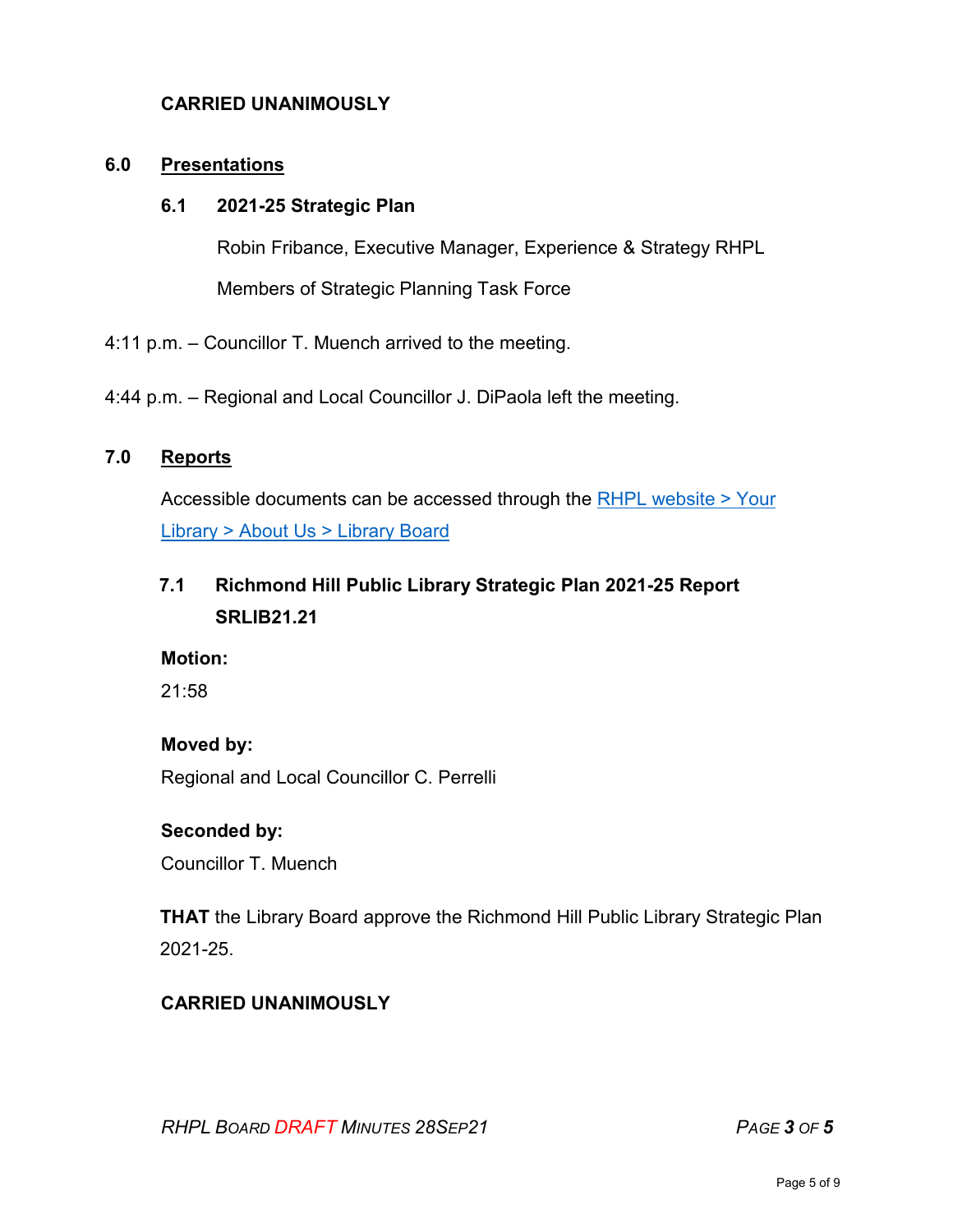#### **8.0 New Business**

8.1 Discussion with Stephen Huycke, Director, Legislative Services/City Clerk regarding composition of library board

#### **Motion:**

 $21:59$ 

## **Moved by:**

Regional and Local Councillor C. Perrelli

#### **Seconded by:**

R. Wang

**THAT** the Richmond Hill Public Library Board receive the correspondence regarding composition of the library board.

## **CARRIED UNANIMOUSLY**

## **9.0 Member Announcements**

None.

## **10.0 Date of Next Meetings**

The next Regular Meeting of the Library Board will be held on: **Tuesday, October 26, 2021** virtually using video-teleconferencing technology**.** 

## **11.0 Adjournment**

**Motion:** 

21:60

## **Moved By:**

Councillor T. Muench

*RHPL BOARD DRAFT MINUTES 28SEP21 PAGE 4 OF 5*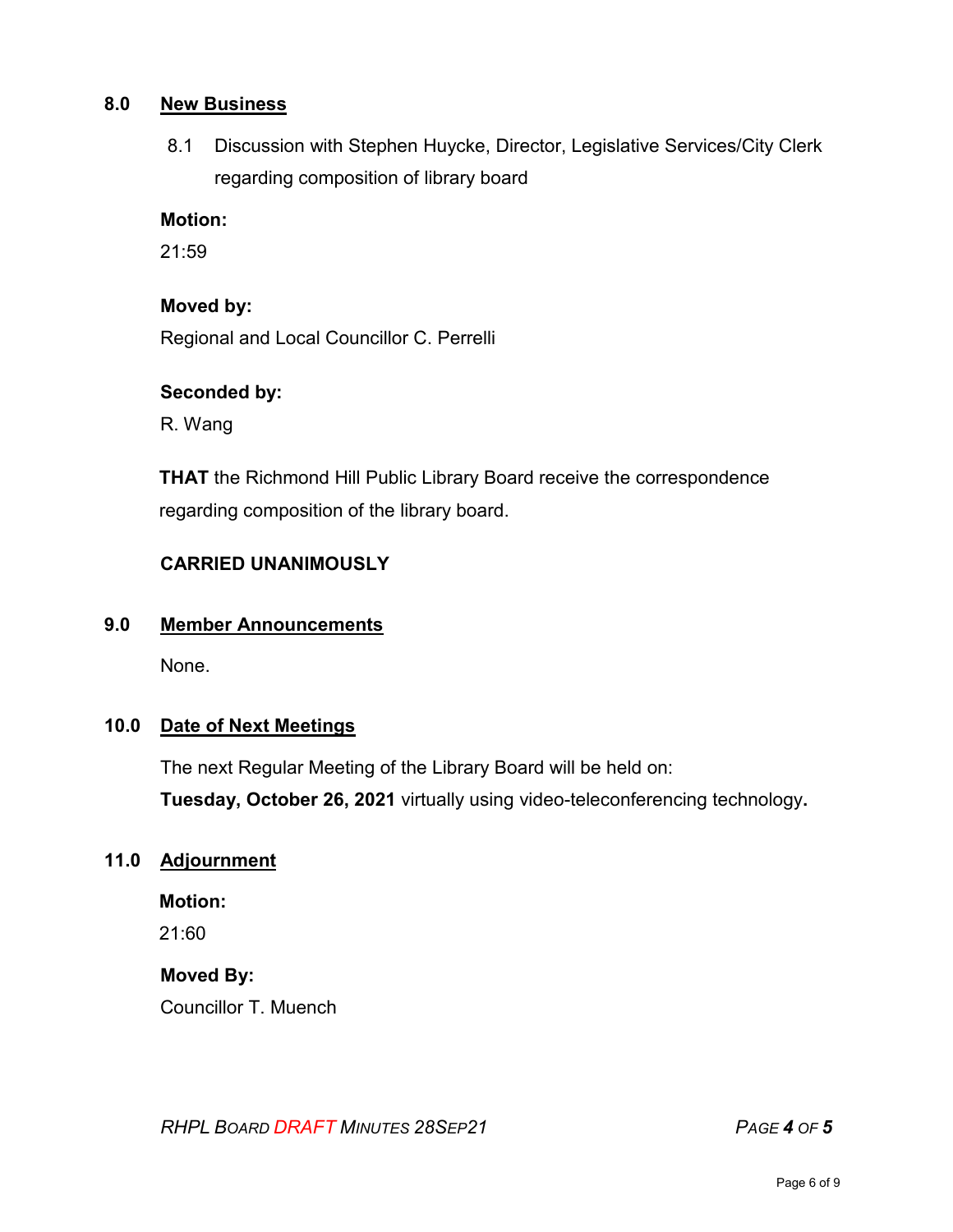## **Seconded by:**

S. Chait

**THAT** the meeting be adjourned at 5:05 p.m.

## **CARRIED UNANIMOUSLY**

Respectfully submitted,

"Signed version on file in the Administration Offices"

Councillor Greg Beros **Darren Solomon** 

Chair Chief Executive Officer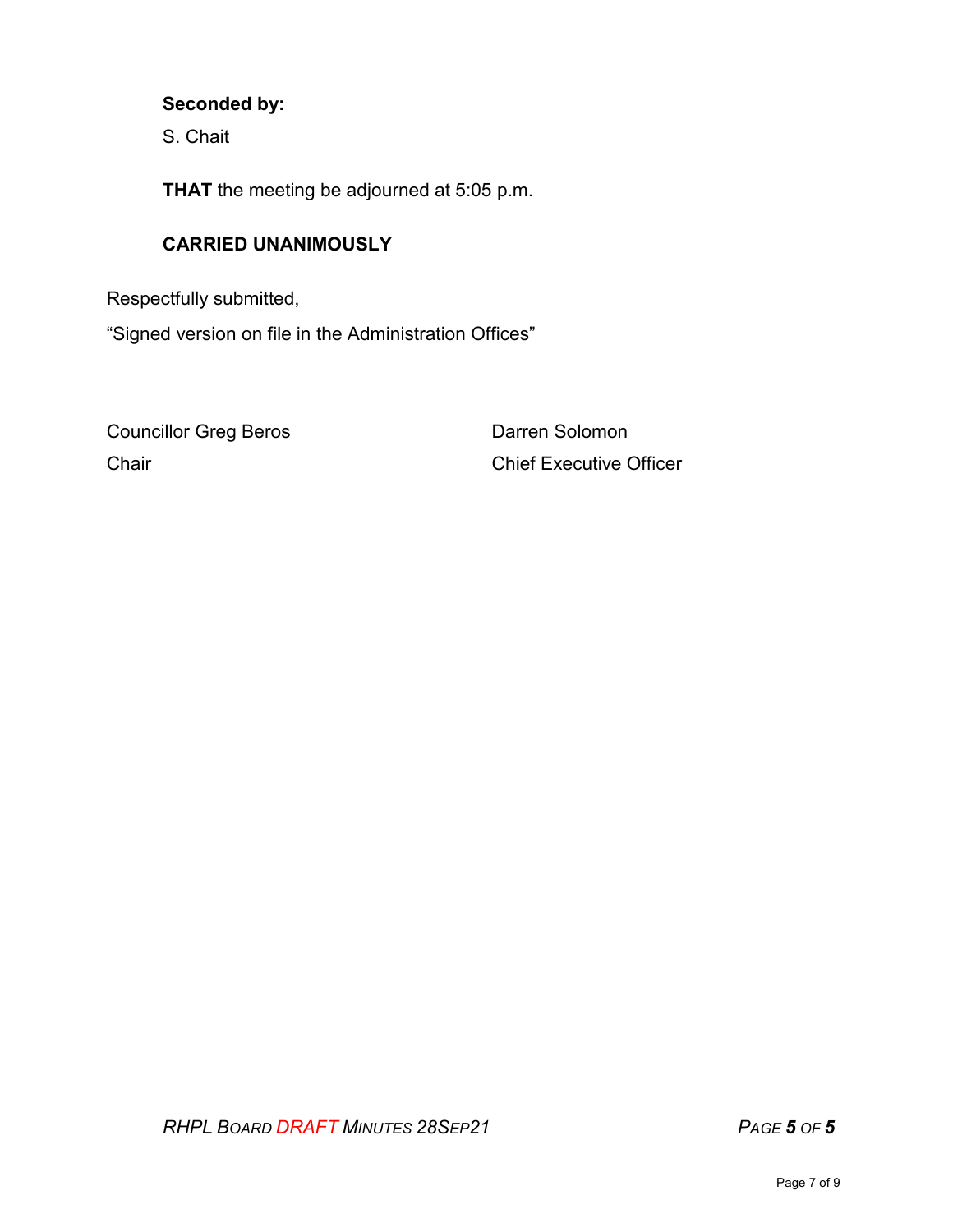Agenda Item 7.1



**Report Subject**: Board Composition Feedback for City Clerk **Report For**: Approval **Meeting Date**: October 26, 2021 **Staff Report #**: SRLIB21.22 **To**: Richmond Hill Public Library Board **From**: Darren Solomon, Chief Executive Officer

# **SUMMARY**

At our last meeting, the City Clerk sought feedback from members of the Board on the composition of the RHPL Board. He requires the feedback in preparation for the 2022- 2026 Term of Council, which will elect a new RHPL Board. After a series of discussions with Board Chair Greg Beros and Board member Stephen Chait, the following feedback is recommended to be delivered to the City Clerk:

- 1. Maintain the current size of the Board;
- 2. Maintain the current composition of councillors and residents on the Board;
- 3. Seek members with experience in the areas of fundraising, user experience or user technology, and marketing; and
- 4. Encourage applicants who represent the diversity of our City.

# **RECOMMENDATION**

That the Richmond Hill Public Library Board:

1. Approve the feedback on the composition of the Board and for the CEO to deliver it to the City Clerk.

# **RATIONALE**

The takeaway from the last meeting was to create a subcommittee to address the opportunities that were raised about the composition of the Board. After discussion with